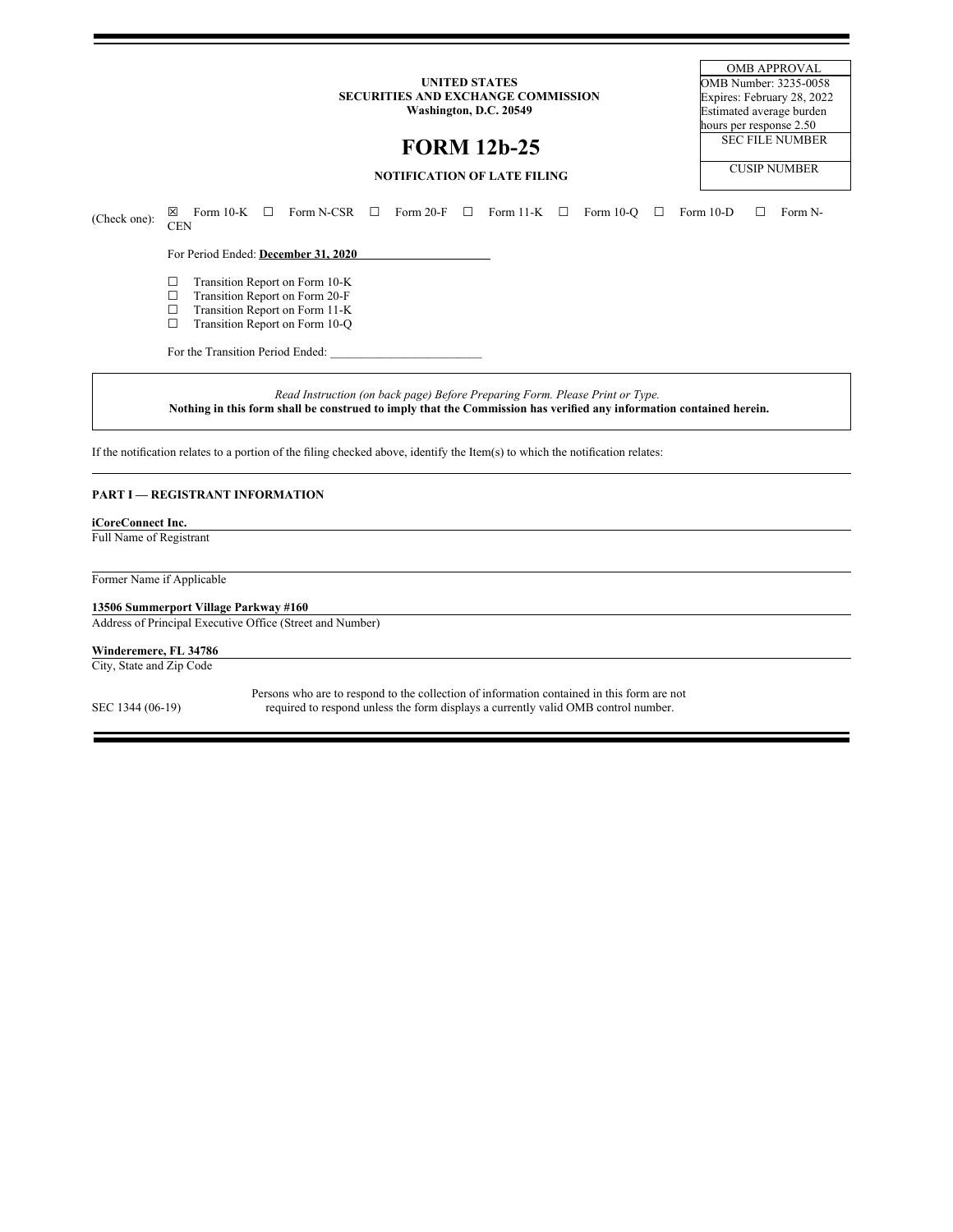### **PART II — RULES 12b-25(b) AND (c)**

If the subject report could not be filed without unreasonable effort or expense and the registrant seeks relief pursuant to Rule 12b-25(b), the following should be completed. (Check box if appropriate)

- (a) The reason described in reasonable detail in Part III of this form could not be eliminated without unreasonable effort or expense;
- (b) The subject annual report, semi-annual report, transition report on Form 10-K, Form 20-F, Form 11-K, Form N-CEN or Form N-CSR, or portion thereof, will be filed on or before the fifteenth calendar day following the prescribed due date; or the subject quarterly report or transition report on Form 10-Q or subject distribution report on Form 10-D, or portion thereof, will be filed on or before the fifth calendar day following the prescribed due date; and
	- (c) The accountant's statement or other exhibit required by Rule 12b-25(c) has been attached if applicable.

#### **PART III — NARRATIVE**

☒

State below in reasonable detail why Forms 10-K, 20-F, 11-K, 10-Q, 10-D, N-CEN, N-CSR, or the transition report or portion thereof, could not be filed within the prescribed time period.

The Company was unable to file its Annual Report on Form 10-K for the fiscal year ended December 31, 2020 on a timely basis because the Company requires additional time to work with its auditors and legal counsel to prepare and finalize the Annual Report on Form 10-K.

### **PART IV — OTHER INFORMATION**

(1) Name and telephone number of person to contact in regard to this notification

| -laroid<br>Goetsch | 888           | 810-7709        |
|--------------------|---------------|-----------------|
| Name               | Areat<br>code | TelephoneNumber |

- (2) Have all other periodic reports required under Section 13 or 15(d) of the Securities Exchange Act of 1934 or Section 30 of the Investment Company Act of 1940 during the preceding 12 months or for such shorter period that the registrant was required to file such report(s) been filed? If answer is no, identify report(s). Yes  $\boxtimes$  No  $\Box$
- (3) Is it anticipated that any significant change in results of operations from the corresponding period for the last fiscal year will be reflected by the earnings statements to be included in the subject report or portion thereof? Yes  $\Box$  No  $\overline{\boxtimes}$

If so, attach an explanation of the anticipated change, both narratively and quantitatively, and, if appropriate, state the reasons why a reasonable estimate of the results cannot be made.

 $\overline{2}$